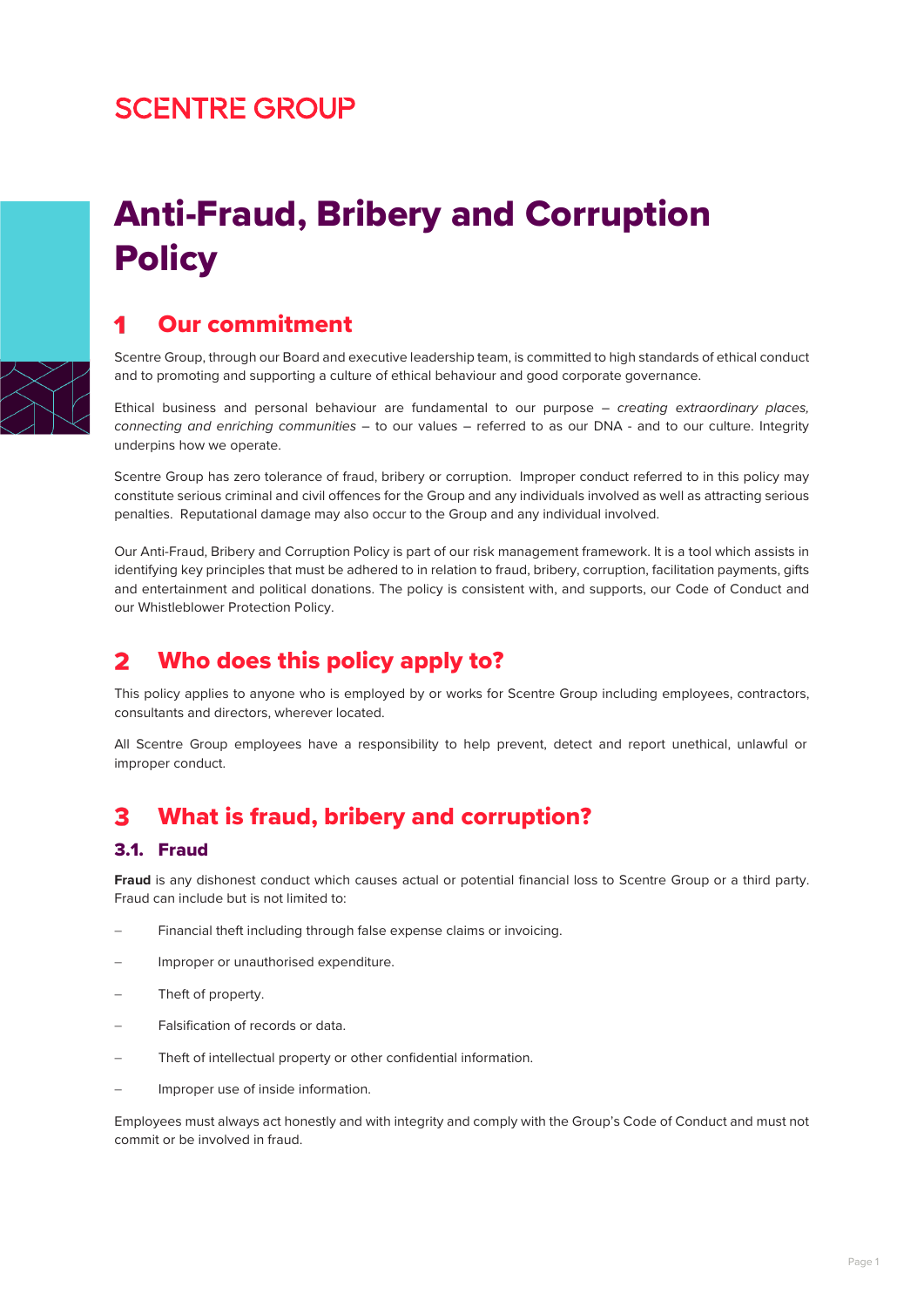# 3.2 Bribery and corruption

**Bribery** is the offer, promise, payment or provision of a benefit intended to improperly influence the performance of a person's duty or to encourage the misuse of authority. Bribes can take many forms including:

- Cash payments, whether by employees or by business partners such as agents or consultants.
- Gifts and excessive entertainment / hospitality.
- − Travel benefits.
- − Charitable donations (which may be a bribe in disguise).
- − Secret commissions or "kickbacks".
- − Uncompensated use, or use on non-arm's length terms, of Scentre Group's services, facilities or property.
- − "Favours" provided to public or government officials or key employees or family members of business partners.

**Corruption** is the abuse of a position of trust for personal gain.

Bribery is a criminal offence in most countries including Australia and New Zealand. In addition, some countries such as Australia and New Zealand have anti-corruption laws which apply to the actions of individuals and companies even when they take place abroad. A breach of these laws can lead to severe penalties for individuals and companies.

Scentre Group employees may not commit, authorise, be party to or involved (directly or indirectly) in bribery or corruption. This prohibition applies whether dealing with public officials or private individuals.

### 3.3 Facilitation payments, secret commissions and money laundering

**Facilitation payments** are generally payments to expedite or secure the performance of a routine government action. Examples may include payments made to obtain permits, licences or other official documents, expedite custom clearances or obtain or expedite entry or exit visas.

**Secret commissions** occur when a person or entity offers or gives a commission to an agent or representative of another person that is not disclosed by that agent or representative to their principal.

**Money laundering** is receiving, possessing, concealing, disposing of or importing money if the money is the proceeds of crime (or there is a risk that the money will become an instrument of crime).

The making, paying or procuring of facilitation payments or secret commissions by an employee or any person acting on behalf of the Group is prohibited as is any activity in relation to or connected with money laundering.

#### Gifts and entertainment  $\blacktriangle$

### 4.1 Principles

Gifts, entertainment and hospitality must not be provided or received with the intention or effect of improperly obtaining or directing business or obtaining any improper advantage in the conduct of business. In principle, they should only be provided or accepted if they are occasional and of modest value.

# 4.2 What is a benefit?

Our gifts and entertainment policy refers to "benefits". A benefit may be in the form of a loan, service, gift or entertainment but is not restricted to these categories.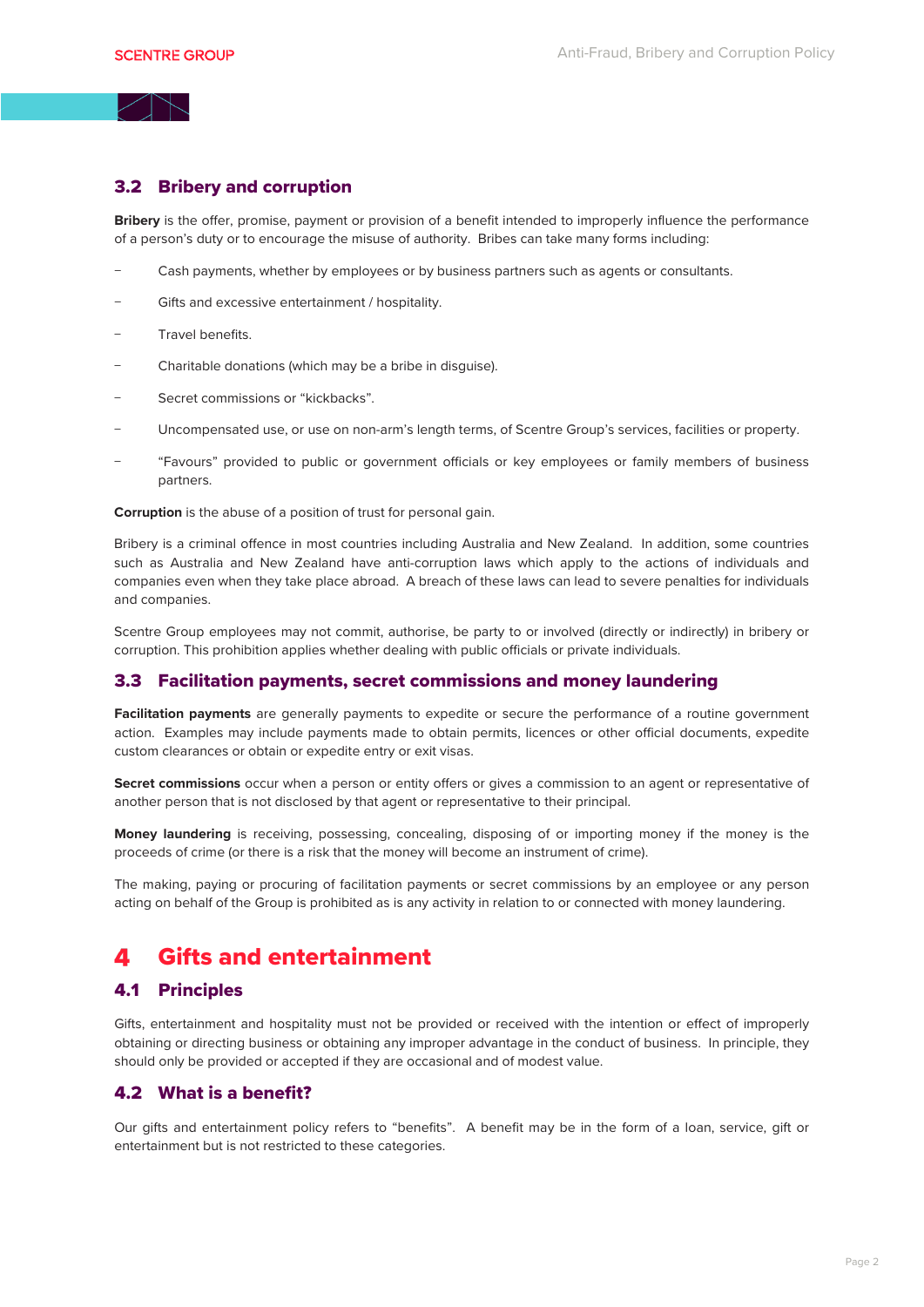You may not may accept a benefit from any party which has commercial ties to Scentre Group unless:

- the value of the benefit is \$250 or less (in aggregate); or
- the benefit is generally available to customers of the provider of the benefit and is obtained by the employee or Director on normal commercial terms; or
- in the case of Directors, the benefit is obtained through a relationship that does not involve Scentre Group; or
- the benefit is otherwise approved in accordance with our gifts and entertainment policy, or in the case of Directors, the Chair of the Board (or if the benefit is being provided to the Chair of the Board, the Chair of the Audit and Risk Committee).

A benefit in the form of cash, or cash equivalent (for example, a gift card) cannot be accepted, irrespective of the amount or value.

If you receive a benefit and one of the above exceptions do not apply you must, within 14 days of receipt, contact the provider of the benefit and arrange for its return. If for any reason a return is not possible, you must inform the provider that the gift can only be accepted if it is donated to a Scentre Group sponsored charity. The gift must be sent to the Director, Human Resources to arrange for such donation. All details of the gift must be recorded in the gifts and entertainment register.

# 4.3 Gifts and entertainment register

Within 14 days of receipt of entertainment or hospitality with a value of \$100 or more, or any other benefit (such as a gift) irrespective of value, must record the benefit in the gifts and entertainment register.

Directors must on a semi-annual basis inform the Company Secretariat of the receipt of a benefit so that it can be recorded in the Directors' gifts and entertainment register.

# 4.4 Public officials

No gifts should be made or offered to any public official. Approval is required prior to offering any entertainment / hospitality to a public official (except for common courtesies such as modest refreshment in connection with a legitimate business meeting).

In general terms, a public official includes anyone, whether elected or appointed, holding a legislative, administrative or judicial office in Australia or New Zealand or other country, any person exercising a public function in Australia or New Zealand or other country, including for a public agency or public enterprise and any official or agent of a public international organisation. If you are in doubt as to whether a person you are dealing with is a public official, you should seek guidance.

#### Political donations and contributions 5

Some jurisdictions prohibit political donations or contributions. For example, in NSW property developers are prohibited from making political donations. No political donations may be made by or on behalf of Scentre Group to any party in NSW. In all other cases, no political donations may be made without the consent of the Chief Executive Officer.

Employees must also obtain prior approval from the Chief Executive Officer for involvement in any business-related event which is organised by or on behalf of a political party or candidate to ensure compliance with the law and the Group's policies.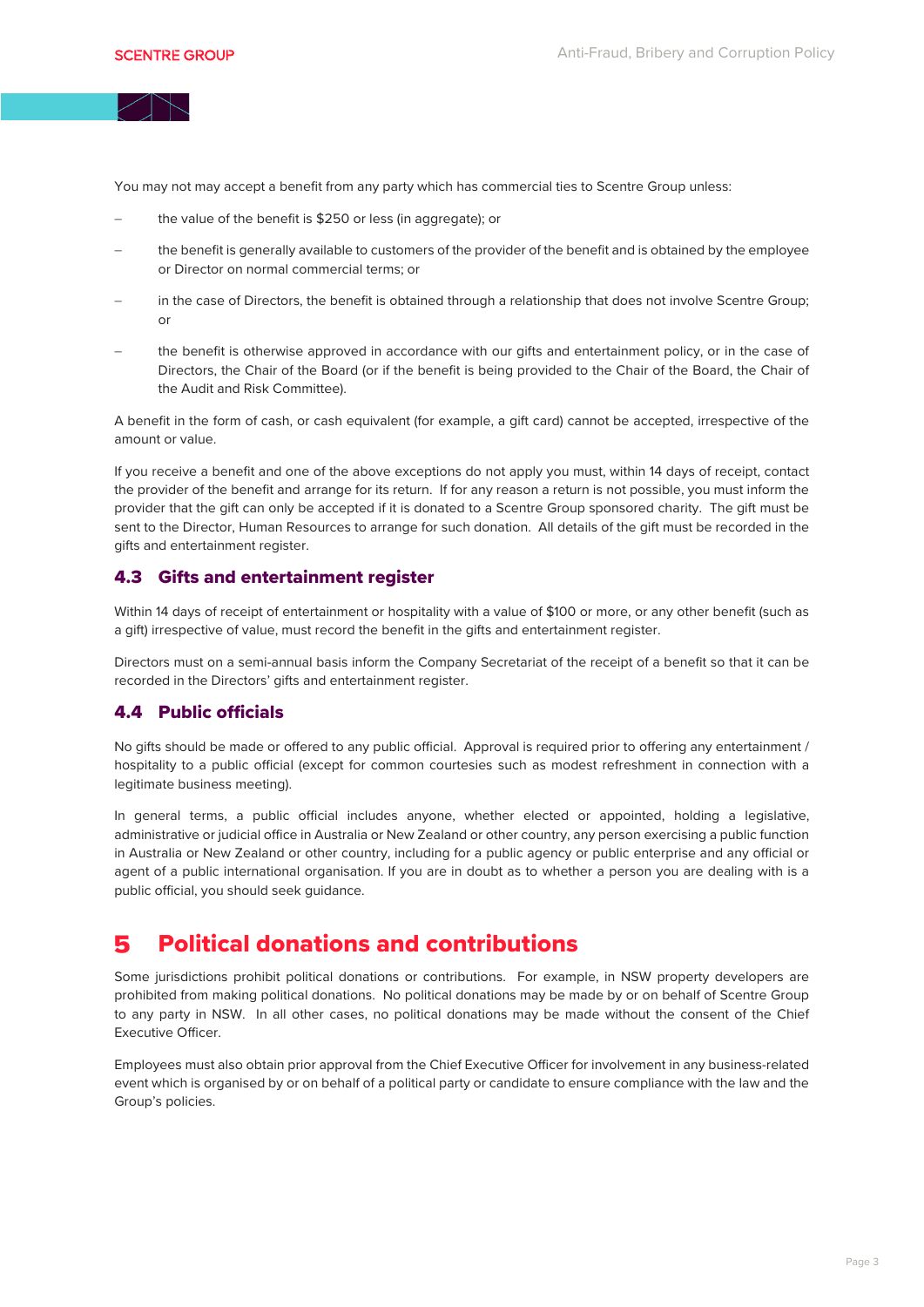# Business partners

Appropriate enquiries and checks must be made when selecting and engaging new business partners. Business partners are third parties with which the Group does business or that interact with others on behalf of the Group. Business partners include joint venture partners, agents, brokers, intermediaries, consultants, representatives and advisers.

Business partners must be reputable, qualified and competent. Arrangements with business partners must comply with all applicable laws and the terms of any compensation or payment must be on reasonable commercial terms.

Business partners must not be engaged, or business conducted with them, if there is a material risk that they will violate anti-bribery or corruption laws or Scentre Group's codes or policies.

Employees must not use a business partner to do something that Scentre Group is prohibited from doing itself. Employees must not give or promise anything of value to a business partner if there is a material risk that the business partner will engage in prohibited conduct on Scentre Group's behalf.

### Record keeping  $\overline{\phantom{a}}$

We must keep financial records and have appropriate controls in place to evidence the business reason for making payments to third parties and that all expenditures are properly authorised and accurately and transparently recorded.

You must comply with the recording, reporting and approval requirements of our gifts and functions guidelines, gifts and entertainment policy, political donations policy, business travel and expense policy, credit card policy and authorisations policy.

No entry may be made in the Group's records that distorts or disguises the true nature of any transaction.

### Your responsibilities and how to raise a concern R

All Scentre Group employees have a responsibility to help prevent, detect and report fraud, bribery and other forms of corrupt conduct or activities.

# 8.1. Making a report

If you are aware of, concerned about or suspect an activity may be in violation of this policy you must report the matter to your manager or Divisional Director. You must also report if you are asked to engage in any illegal activity.

When making a report, you must have reasonable grounds to suspect that the information is true. In these circumstances, you will not be penalised if the information is found to be incorrect.

This policy is supported by our [Whistleblower Protection Policy.](https://www.scentregroup.com/getmedia/ed7713ab-149c-4467-9f76-38e6ba0232d7/Whistleblower-Protection-Policy-Oct-2021) If you are not comfortable, for any reason, with speaking with your manager or Divisional Director, the Whistleblower Protection Policy outlines methods by which reports can be made and protections and support that may be available to you.

Scentre Group is committed to ensuring that persons who make a report under this policy are treated fairly and do not suffer detriment. The Group prohibits any form of detrimental treatment against a person who has made a report under this policy or the Group's Whistleblower Protection Policy.

# 8.2. Help with this policy

If you need information or advice as to how this policy works and what it covers, you should contact a member of the legal team or the General Counsel, who is also a Whistleblower Protection Officer under our [Whistleblower](https://www.scentregroup.com/getmedia/ed7713ab-149c-4467-9f76-38e6ba0232d7/Whistleblower-Protection-Policy-Oct-2021)  [Protection Policy.](https://www.scentregroup.com/getmedia/7e56d512-72a9-41f4-b765-9531289f3411/WhistleblowerPolicyDec182019.PDF)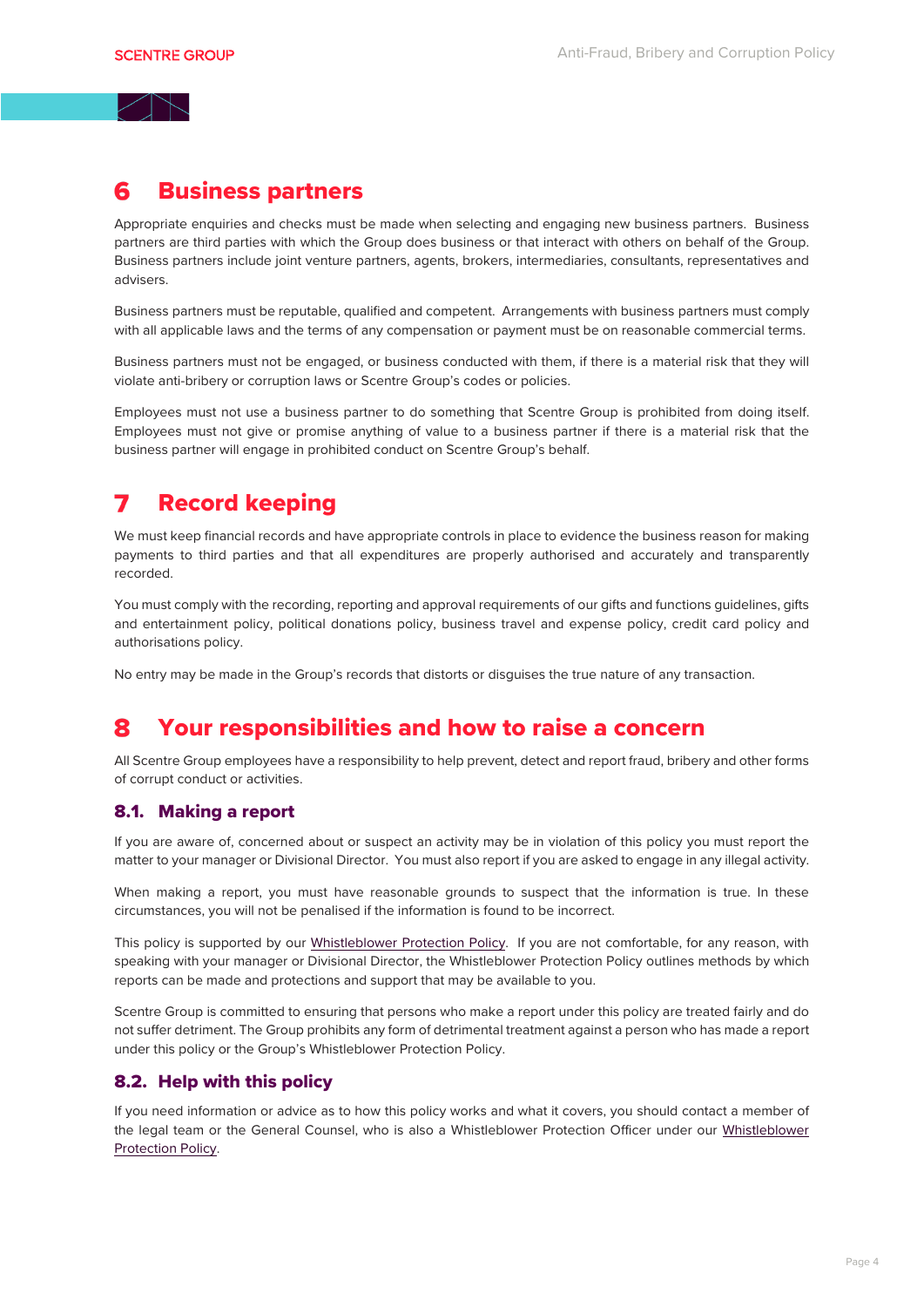#### Investigations 9

Scentre Group will assess all allegations of fraud, bribery and corruption as soon as practicable after a matter has been reported and, if required, an appropriate investigator will be appointed. An investigator may be internal to the Group or an external service provider. The nature and scope of an investigation will also have regard to any technical, financial, legal or other expert advice that may be required to support the investigation.

An investigator will only be appointed if they can conduct the investigation in an impartial manner. Investigations will be carried out in a timely manner and will be objective, fair and independent of you and any person who is the subject to the report or any business unit concerned. Investigators will keep appropriate records including of all interviews conducted and information received which affect the outcome of the investigation.

Regulatory reporting obligations may arise if a bribery or corruption incident occurs.

# 10 The role of our Board

Our Board is committed to:

- (a) high standards of ethical conduct and to promoting and supporting a culture of ethical behaviour and good corporate governance;
- (b) the process by which any concerns raised under this policy or our Whistleblower Protection Policy are reviewed in an impartial, fair and objective manner;
- (c) ensuring that it is informed of and properly considers any material reports made under this policy or our Whistleblower Protection Policy including the results of any investigation; and
- (d) the protection and support of any person making a report under this policy or our Whistleblower Protection Policy.

The Board Audit and Risk Committee reviews all material matters reported under this policy, which are also reported to the Board.

# 11 Availability, training and review

# 11.1. Availability

This policy is available on MYSCENTRE, Scentre Group's intranet. It is also available on the Group's website.

# 11.2. Training

We seek to foster a culture of continuous improvement. Regular training in relation to the application and operation of this policy will be provided to employees.

# 11.3. Review

Scentre Group will review this policy on an annual basis to ensure that it remains effective and whether any changes are required.

# 12 Consequences of a breach of this policy

A breach of this policy may be regarded as serious misconduct leading to disciplinary action, including termination of employment.

A breach of this policy may also expose an individual to serious criminal and civil liability.